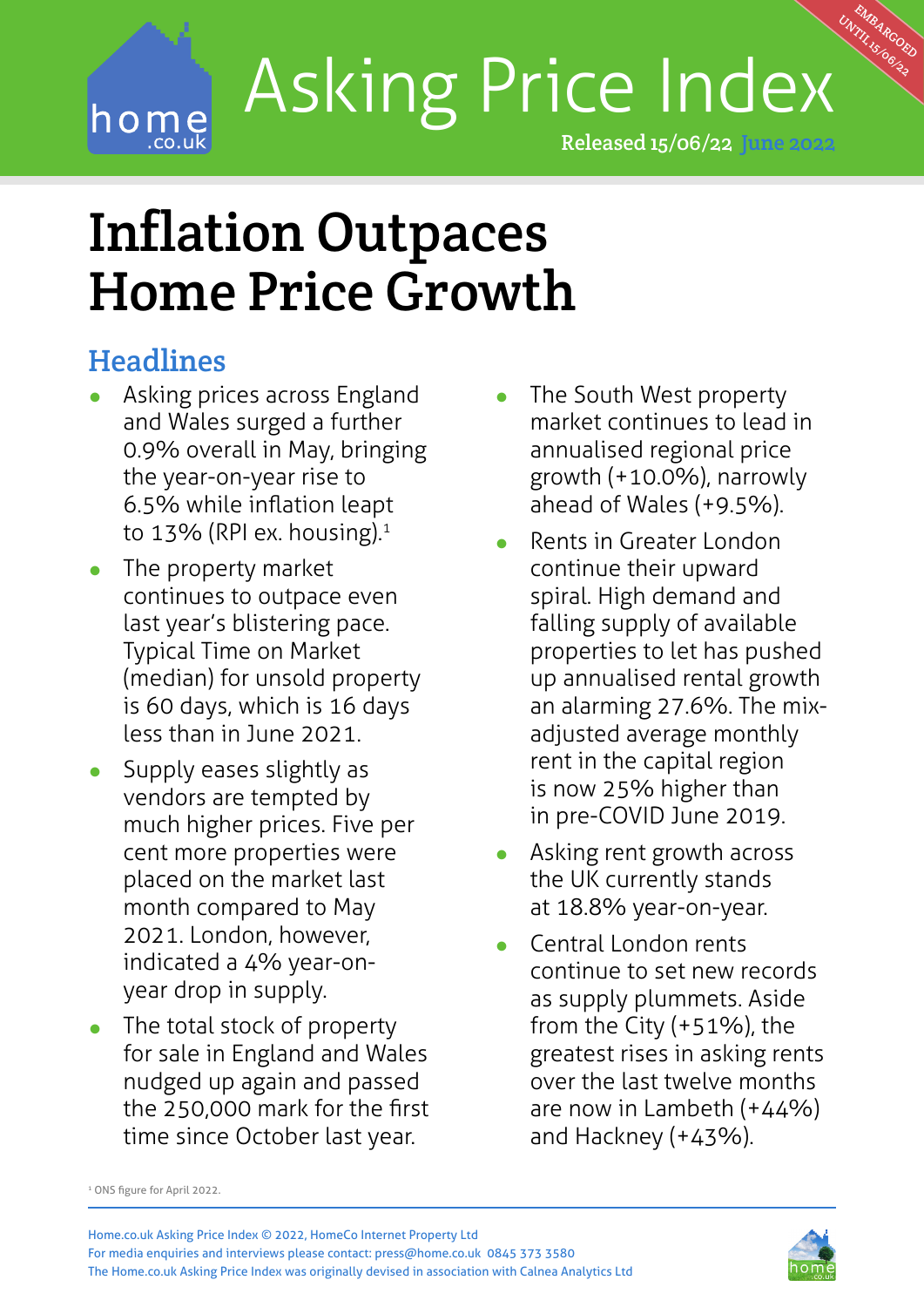

#### Home Asking Price Trend for England & Wales

Source: Home.co.uk Asking Price Index, June 2022, Indexed to May 2004 (Value=100).

#### Summary

The UK property market forges ahead seemingly undeterred by economic woes and foreign conflicts. Demand remains high, even increasing in London and the North East. Stock levels remain very low by historic standards and consequently prices continue to rise rapidly across all regions. The supply of new instructions entering the market nudged up slightly this month as more potential vendors are tempted by record prices.

It is becoming clear that the Bank of England's paltry efforts to tame inflation are not working. The Bank is expected to continue their impotent strategy and raise the UK benchmark rate by just a quarter point next week to 1.25%, while the purchasing power of sterling collapses. Even by their own preferred measure (CPI), inflation is now 4.5 times their target rate and climbing. Of course,

the unprecedentedly large and widening spread between mortgage interest rates and inflation specifically incentivises highly leveraged property purchases.

Home prices rose significantly in every English region, Wales and Scotland during the last month. Marketing times remain very low by any historic precedent. Higher prices appear to pose no significant obstacle, as one should expect during a period of rapid monetary inflation. Such is the vim and vigour of the market that even the North East, formerly overwhelmed with stock and stagnating prices, has now entered a boom phase. Demand has decimated the stock for sale over the last year and prices are rising rapidly.

Relative scarcity persists across all regions with the average stock total dropping around 11% year-on-year. The largest falls in unsold sales stock

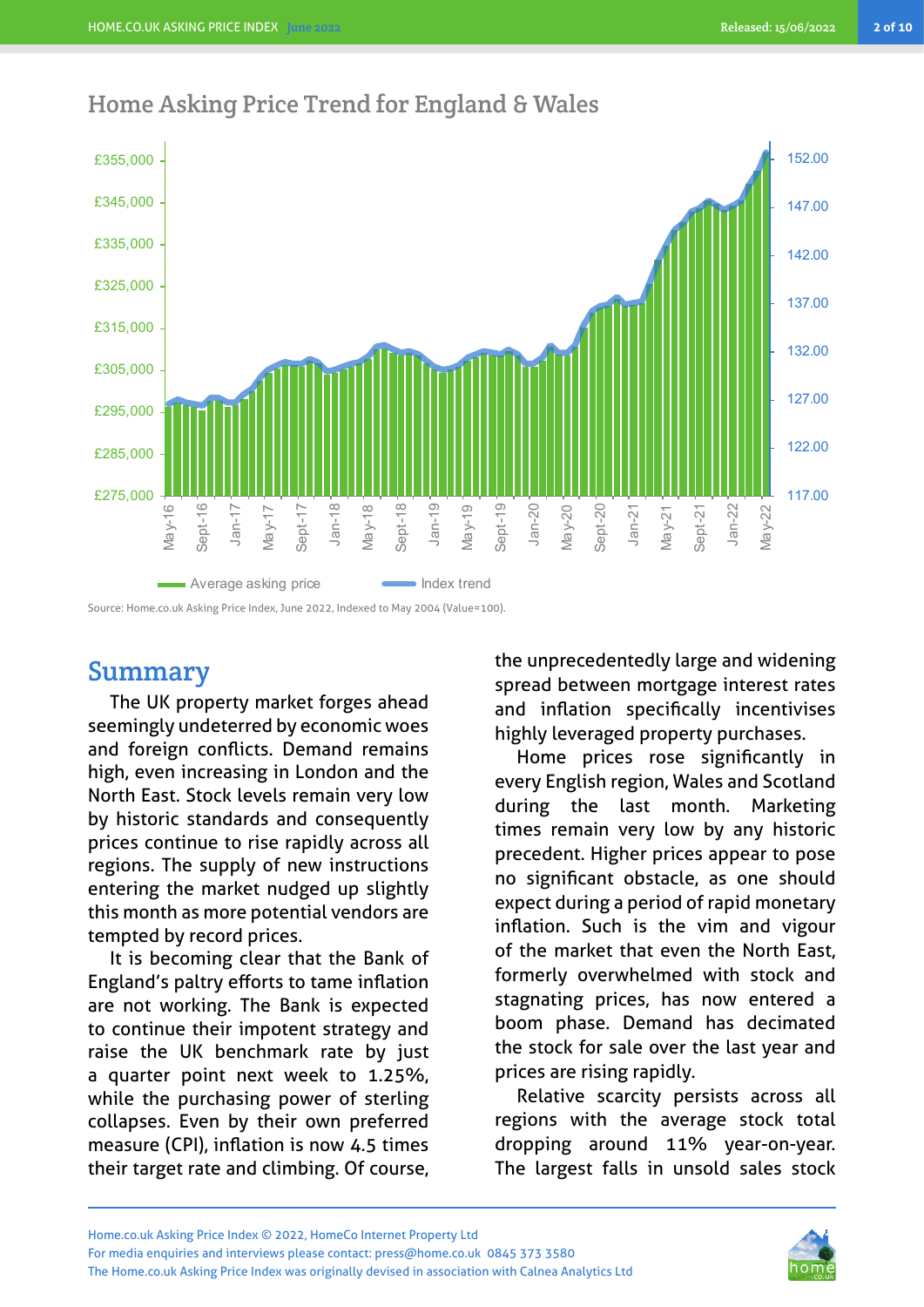are found in the North East (19.0%) and London (18.7%), and these trends strongly suggest further strong price growth going forward. However, the first real indications of rising supply are evident in the East of England and East Midlands where the rate of new instructions rose by 10% and 12% respectively compared to May 2021. Overall, supply across the UK is up 5% year-on-year.

Rents are up year-on-year across all regions. The mix-adjusted average rise for the UK is 18.8%. Supply is worsening in this sector too, with newly available rental properties down by 24% compared to May 2021.

The annualised mix-adjusted average asking price growth across England and Wales is now at +6.5%; in June 2021, the annualised rate of increase of home prices was 9.0%.

#### Regional Roundup

All indicators show that the UK property market continues to hurtle along. Mortgage credit remains phenomenally cheap by historic standards and this, coupled with soaring inflation, is driving demand. It should be noted that this combination of low interest rates and high inflation is unprecedented in the entire history of the UK property market. On the other hand, supply remains relatively low despite a small uptick last month. Our chart shows the change in Typical Time on Market by region compared to a year ago. What is immediately apparent is that unsold property is typically spending less time on the market than it was a year ago in every single area.

Marketing times in Scotland show the greatest improvement, with the median time on market falling from 81 days in

% Change in Typical Time on Market, June 2022 vs. June 2021



■% change in median time on market for unsold property

Source: Home.co.uk Asking Price Index, June 2022

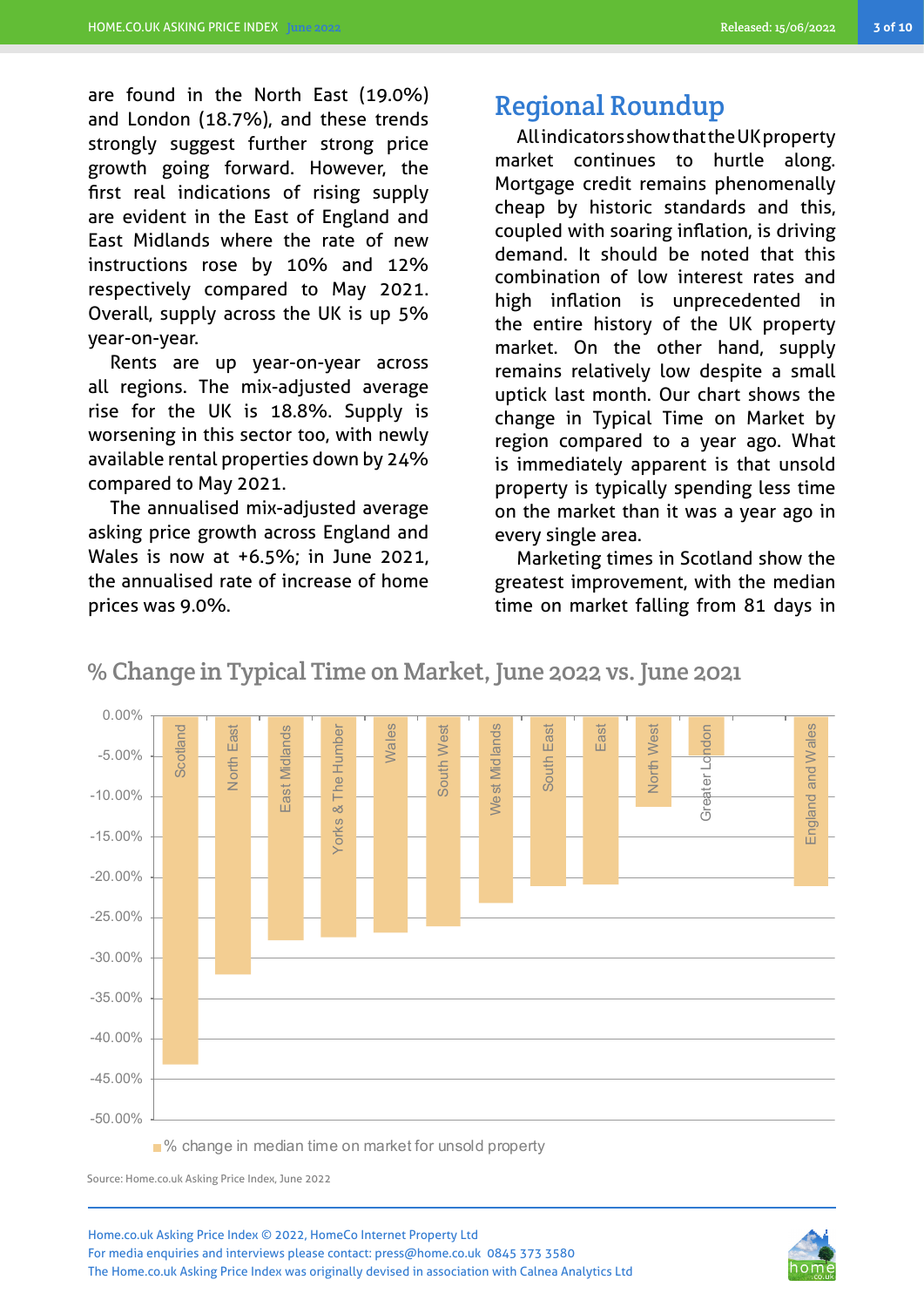June last year to the current value of 43 days. Not quite the slowdown that many pundits forecast. Likewise, the North East also shows a drop from 78 days to the current 53 days. Not since before the financial crisis of 2008 have we seen marketing times so low in this region. Consequently, price growth has taken off and mix-adjusted average price for property in the North East has risen 6.5% in the last six months alone. In the next chart we observe that the total stock of unsold property has dropped by 19% over the same period, such has been the increase in demand.

Again, prices rose significantly in every English region, Scotland and Wales during the last month. Vendors are supremely confident and they will remain so as long as there is so little stock for sale and credit conditions remain favourable. A further measure of vendors' bullishness is the number of price-reduced properties on the market; this remains very low by historic standards. Currently around 30,000 properties on the market have had their prices cut (12% of the total). In June 2019, the pre-COVID total was around 70,000 (16%).

The South West and Wales continue to head up the regional growth table with annualised gains of 10.0% and 9.5% (see maps). Scotland remains the poorest performer for the time being, indicating annualised growth of 3.0%, just behind Greater London with a rise of 3.3%. Given the massive reduction in stock levels and the contraction in marketing times, we expect price growth in these two areas to accelerate. Moreover, in contrast to all the other regions, supply is still tightening in Greater London.

Rents in the Greater London region are soaring even higher. High demand and falling supply of available properties to let has pushed up annualised rental

Fall in Total Properties for Sale by Region, May 2022 vs. May 2021



Source: Home.co.uk Asking Price Index, June 2022

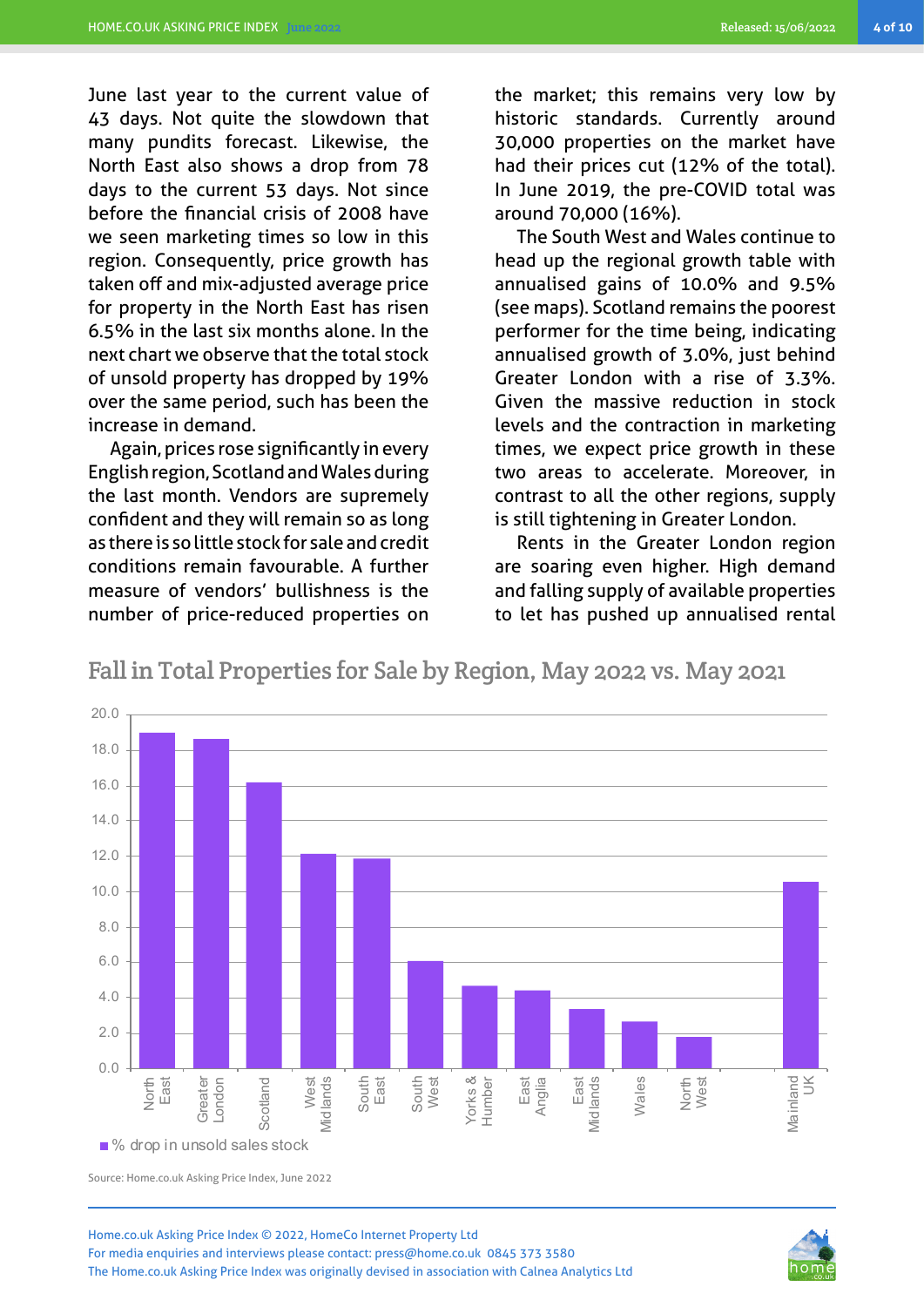growth by a breathtaking 27.6%. The mix-adjusted average monthly rent in the capital region is now 25% higher than in pre-COVID June 2019. These gains in rental values clearly affect fundamental underlying property values. If the threat of rent controls, further taxation and red tape can be mitigated, we can expect a natural rise in the sorely needed buyto-let investment in Greater London. The number of newly available rental properties being marketed online during the last 30 days is 46% down on a year ago.

The largest increases in supply yearon-year are in the East of England and the East Midlands. New instructions for May in these two regions were 10% and 12% higher than in May 2021. Despite this, the total stock levels of unsold property on the market were down slightly yearon-year.

Sales stock levels are significantly down in four English regions and Scotland compared to June last year (see chart). The remaining English regions and Wales show minor decreases over the same period but it is noteworthy that none show an increase in stock for sale as yet.

#### Inflation and Real Price Growth

House price growth looks much less attractive when inflation is taken into account. RPI, the older and arguably more representative measure of inflation, hit 13% in April (excluding housing), double the asking price growth for England and Wales. The current figure could be at least as high as 17%. Even the CPI figure, which many believe underestimates the true level of inflation, hit 9% which is 4.5 times the Bank of England's target rate of 2%. Meanwhile, the UK GDP is contracting and stock markets around the world are in the red.

The stock market sell-offs were triggered by central banks indicating that they will have to do something about inflation after all, having previously dismissed initial price rises as a mere blip. The same experts, whose complacency missed the opportunity to nip inflation in the bud, are now rather belatedly suggesting that interest rates must be raised further, albeit in tiny increments. Their timidity is palpable, unlike the great Paul Volker who courageously tamed 1970s inflation by taking the Fed Rate all the way up to 20%. Obviously, such a move today would destroy the highly debt-dependent housing market, as well as most of the wider economy.

The tiny hikes implemented thus far by central banks in the UK and US have already had a devastating effect on stock markets. What is immediately apparent is that our economies are far too fragile to withstand the kind of measures required to bring inflation under control. As we suggested previously, they will likely try a couple more miniscule hikes of the base rate but then pull back when the economic pain becomes unbearable.

Two things are becoming increasingly clear. Firstly, the Bank of England and the MPC are rapidly losing credibility along with confidence in sterling. Secondly, inflation is not going away any time soon. Our chart shows the devastating impact of inflation on real home price growth. Due to the latency of the ONS figures, we have included our estimates for May and June.

Clearly, property is not a safe store of value for hard-earned savings. Using the RPI figure for April, a pound invested in property in April 2021 now has the purchasing power of only 93.4 pence, despite nominal home prices rising over the same period.

A troubling situation for those that own their homes outright but, for those

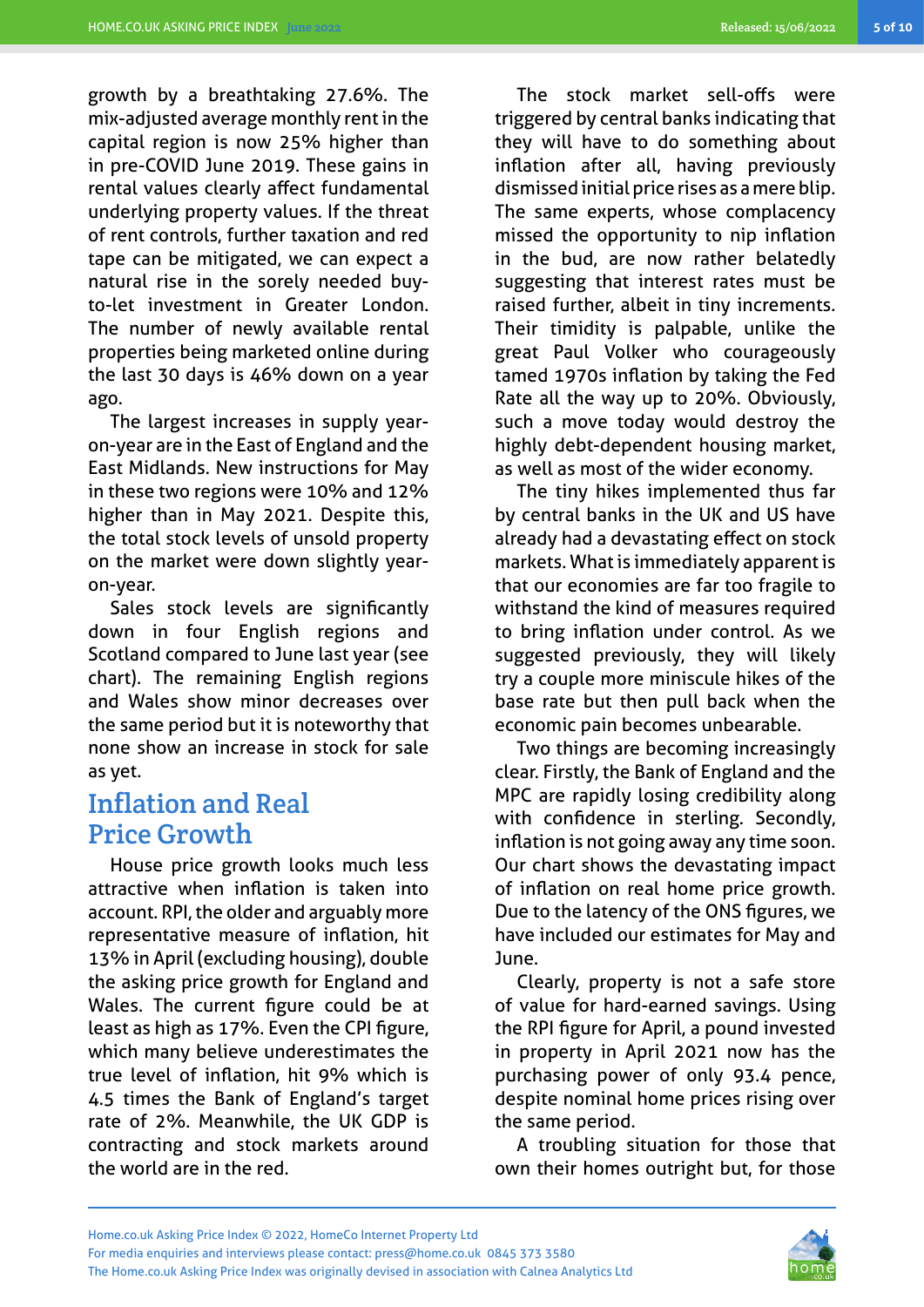

#### Real Asking Price Growth, (England and Wales)

who are highly indebted, the current inflationary spiral is good news. Today, a debtor servicing a loan at 3% will only have to pay back 90 pence for each pound outstanding (in terms of 2021 pounds using RPI). Ten per cent of the debt has miraculously disappeared in real terms and this percentage will only increase as inflation climbs further.

Of course, the money locked up in the deposit will be losing purchasing power, so the incentive in this topsy-turvy world of modern finance is towards highly leveraged purchases.

For instance, take a 70% LTV (loan to value) mortgage which is typical for a BTL mortgage. The deposit lost 6.6% of its purchasing power but the debt, given an interest rate of 3%, was reduced by 10%. Overall, the investor has effectively gained 5.02% of the value of the property.

This figure broadly equates to what we might expect to be repayments on the loan over the course of the year. Hence, the cost of purchase for the investor is effectively zero. Add to that an average annualised rent rise of 18.8% boosting the gross rental yield and the savvy investor is most certainly quids in.

We may conclude that, due to the unprecedented spread between mortgage interest rates and inflation, debt may indeed be regarded as the new wealth. Alice in Wonderland economics at its finest and a clear demonstration as to why demand for property will not diminish any time soon.

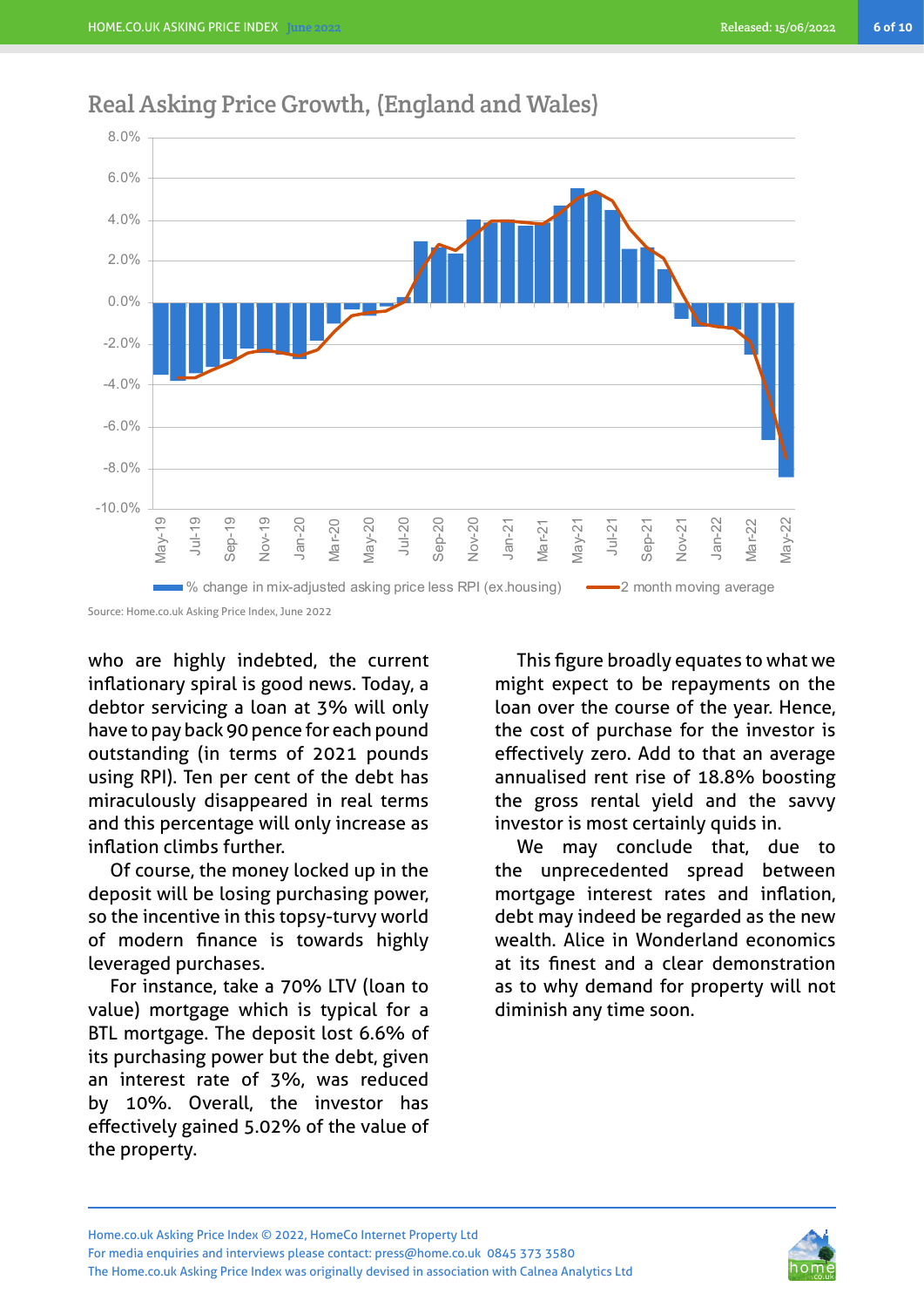#### **The cost of living crisis is a somewhat disingenuous phrase.**

Sure, the price of life's essentials (food and energy, for example) is soaring, but this widely used phrase diverts attention from what is really a currency problem. In fact, what we are observing is the debasement of the currency through the myopic and irresponsible policy of money printing for over a decade and a wildly unaccountable crescendo in public spending during the COVID panic. Cost-push inflation is a symptom of this economic malaise. Of course, the intrinsic value of life's essentials has not changed. How could it? A sack of wheat offers essentially the same nutritional value now as it did to previous generations. The problem we face is that a pound today buys far less of these vital commodities than it used to.

What is clear is that that we have the wrong kind of inflation. Not the inevitable yet reassuring inflation that is the side effect of a booming economy but rather the Zimbabwe, French post-revolution or Weimar type that follows a sovereign debt crisis. We are experiencing institutional failure across the board. Incompetence is glaringly apparent in the management of the nation's economy, health system, justice system, food production, energy infrastructure, foreign relations and trade.

What amazes me is that our institutions are not being held to account. Take the Bank of England, for instance. How can inflation, even by their preferred measure of CPI, be 4.5 times their target rate without the MPC committee being hauled before parliament to answer questions about their utter failure? Where is the public outrage?

This week, the same bunch of buffoons told the world that "Britain's biggest banks are no longer 'too big to fail' with no need for taxpayer bailouts in the event of



collapse." Are we really expected to believe this? If we dig down into the details it turns out that all the main high street banks except Santander have 'deficiencies', and this is 14 years after the financial crisis. What have they been doing, one wonders?

One explanation for the MPC's failure to adhere to their mandate is that they wanted high inflation all along. Prince Michael of Liechtenstein, president of the European Centre of Austrian Economics Foundation (ECAEF), stated last year that "Inflation is a grave economic and social illness. The policymakers and central bankers who colluded in running up excessive public debts and rigging monetary policy to sustain them might silently have been praying for higher inflation rates for quite some time. Finally, they are getting their wish. But for the rest of us, this is terrible news."

As the great writer, Ernest Hemingway, put it: "The first panacea for a mismanaged nation is inflation of the currency; the second is war. Both bring a temporary prosperity; both bring a permanent ruin. But both are the refuge of political and economic opportunists.

Doug Shephard Director at Home.co.uk



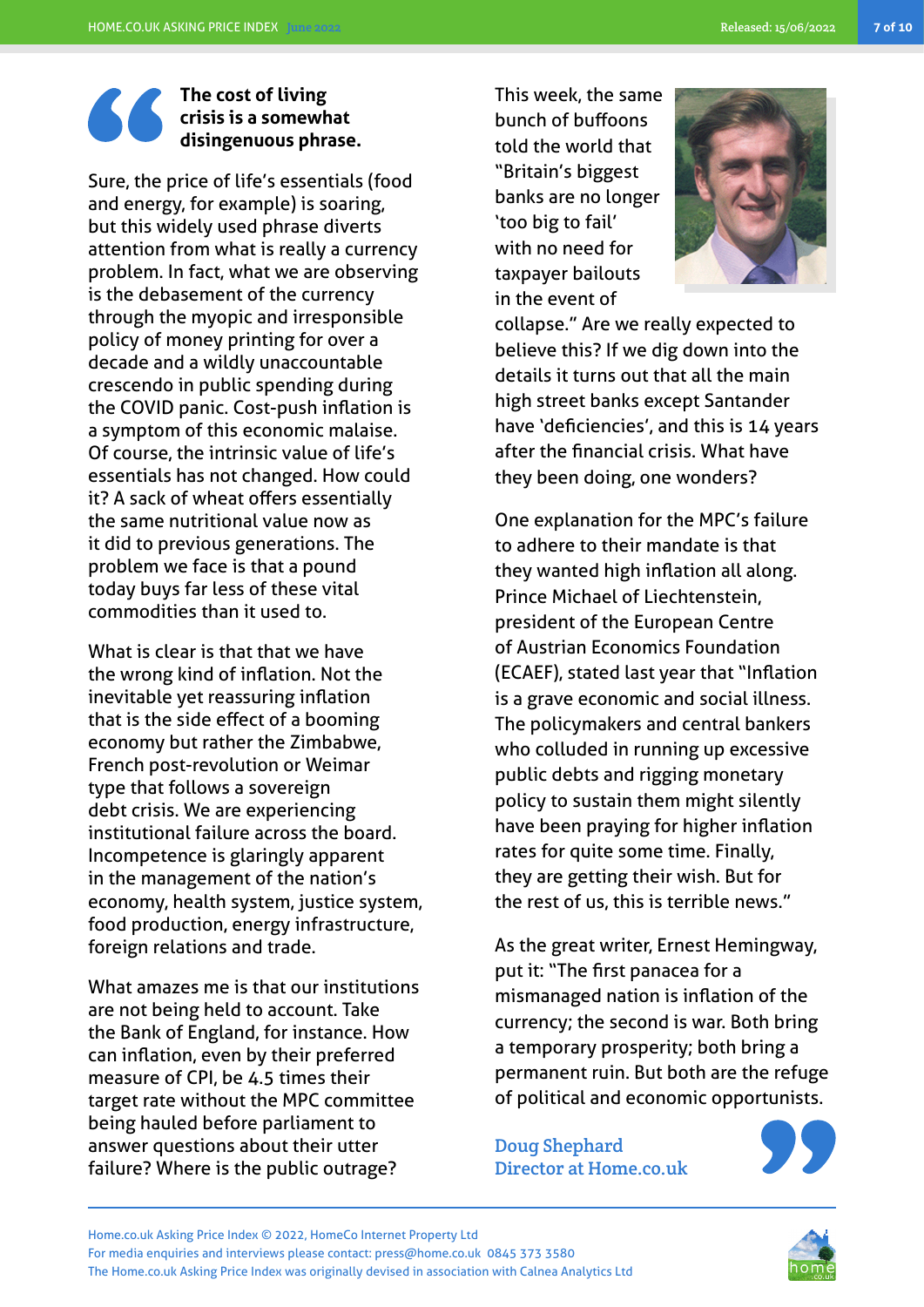# UK Asking Prices

| <b>England &amp; Wales</b>    | <b>Jun-22</b> |
|-------------------------------|---------------|
| Average Asking Price £360,715 |               |
| <b>Monthly % change</b>       | 0.9%          |
| Annual % change               | 6.5%          |

| <b>Scotland</b>                                  | <b>Jun-22</b>    |
|--------------------------------------------------|------------------|
| <b>Average Asking Price</b>                      | £215,446         |
| Monthly % change                                 | 1.3%             |
| Annual % change                                  | 3.0%             |
|                                                  |                  |
| <b>North East</b><br><b>Average Asking Price</b> | <b>Jun-22</b>    |
| Monthly % change                                 | £185,784<br>0.9% |
| Annual % change                                  | 4.8%             |
|                                                  |                  |
| <b>Yorks &amp; The Humber</b>                    | <b>Jun-22</b>    |
| <b>Average Asking Price</b>                      | £242,151         |
| Monthly % change                                 | 1.3%             |
| Annual % change                                  | 6.0%             |
| <b>North West</b>                                | $Jun-22$         |
| <b>Average Asking Price</b>                      | £254,902         |
| Monthly % change                                 | 1.1%             |
| Annual % change                                  | 8.7%             |
|                                                  |                  |
| <b>West Midlands</b>                             | <b>Jun-22</b>    |
| <b>Average Asking Price</b>                      | £304,056         |
| Monthly % change                                 | 1.4%             |
| Annual % change                                  | 8.1%             |
| <b>East Midlands</b>                             | <b>Jun-22</b>    |
| <b>Average Asking Price</b>                      | £289,085         |
| Monthly % change                                 | 1.3%             |
| Annual % change                                  | 7.9%             |
| <b>East</b>                                      | <b>Jun-22</b>    |
| <b>Average Asking Price</b>                      | £413,266         |
| Monthly % change                                 | 0.7%             |
| Annual % change                                  | 7.1%             |
|                                                  |                  |
| <b>Wales</b>                                     | Jun-22           |
| <b>Average Asking Price</b>                      | £262,607         |
| Monthly % change                                 | 1.0%             |
| Annual % change                                  | 9.5%             |
| <b>Greater London</b>                            | <b>Jun-22</b>    |
| <b>Average Asking Price</b>                      | £564,126         |
| Monthly % change                                 | 0.7%             |
| Annual % change                                  | 3.3%             |
| <b>South East</b>                                | <b>Jun-22</b>    |
| <b>Average Asking Price</b>                      | £458,000         |
| Monthly % change                                 | 0.3%             |
| Annual % change                                  | 5.5%             |
|                                                  |                  |
| <b>South West</b>                                | <b>Jun-22</b>    |
| <b>Average Asking Price</b>                      | £392,407         |
| Monthly % change                                 | 1.3%             |
| Annual % change                                  | 10.0%            |

Source: Home.co.uk Asking Price Index, June 2022

Home.co.uk Asking Price Index © 2022, HomeCo Internet Property Ltd For media enquiries and interviews please contact: press@home.co.uk 0845 373 3580 The Home.co.uk Asking Price Index was originally devised in association with Calnea Analytics Ltd

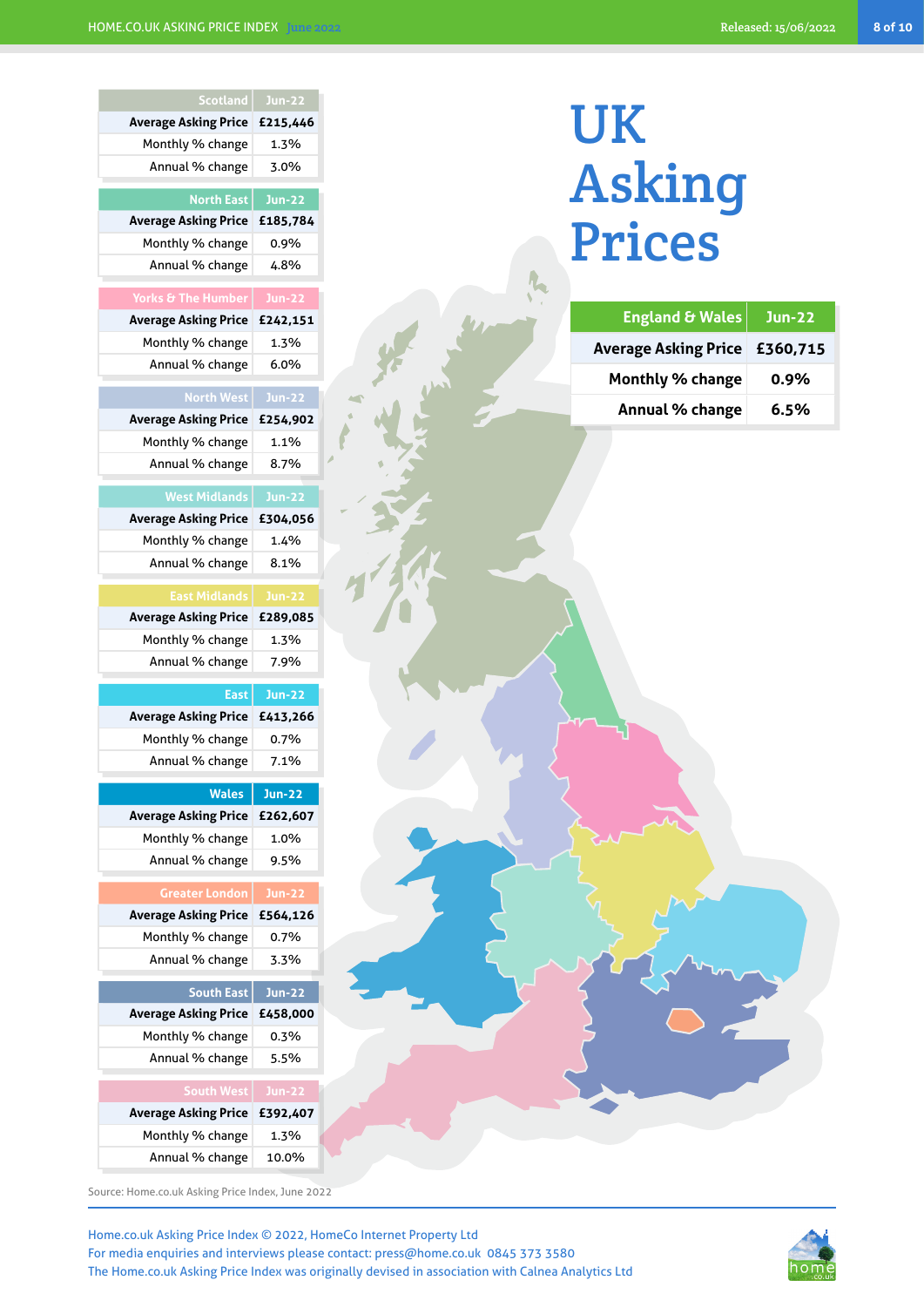| <b>Scotland</b>               | $Jun-22$      |
|-------------------------------|---------------|
| <b>Average Time on Market</b> | 215           |
| <b>Typical Time on Market</b> | 46            |
| Annual % supply change        | 8%            |
| <b>North East</b>             |               |
|                               | <b>Jun-22</b> |
| <b>Average Time on Market</b> | 152           |
| <b>Typical Time on Market</b> | 53<br>6%      |
| Annual % supply change        |               |
| <b>Yorks &amp; The Humber</b> | <b>Jun-22</b> |
| <b>Average Time on Market</b> | 115           |
| <b>Typical Time on Market</b> | 45            |
| Annual % supply change        | 7%            |
| <b>North West</b>             | <b>Jun-22</b> |
|                               |               |
| <b>Average Time on Market</b> | 147           |
| <b>Typical Time on Market</b> | 63            |
| Annual % supply change        | 3%            |
| <b>West Midlands</b>          | <b>Jun-22</b> |
| <b>Average Time on Market</b> | 137           |
| <b>Typical Time on Market</b> | 53            |
| Annual % supply change        | 5%            |
|                               |               |
| <b>East Midlands</b>          | <b>Jun-22</b> |
| <b>Average Time on Market</b> | 104           |
| <b>Typical Time on Market</b> | 44            |
|                               |               |
| Annual % supply change        | 12%           |
| <b>East</b>                   | <b>Jun-22</b> |
| <b>Average Time on Market</b> | 128           |
| <b>Typical Time on Market</b> | 53            |
| Annual % supply change        | 10%           |
|                               |               |
| <b>Wales</b>                  | <b>Jun-22</b> |
| <b>Average Time on Market</b> | 143           |
| <b>Typical Time on Market</b> | 52            |
| Annual % supply change        | 6%            |
| <b>Greater London</b>         | <b>Jun-22</b> |
| <b>Average Time on Market</b> | 189           |
| <b>Typical Time on Market</b> | 79            |
| Annual % supply change        | -4%           |
|                               |               |
| <b>South East</b>             | <b>Jun-22</b> |
| <b>Average Time on Market</b> | 140           |
| <b>Typical Time on Market</b> | 56            |
| Annual % supply change        | 5%            |
| <b>South West</b>             | <b>Jun-22</b> |
| <b>Average Time on Market</b> | 127           |
| <b>Typical Time on Market</b> | 48            |
| Annual % supply change        | 6%            |

## UK Time on Market

| <b>England &amp; Wales</b>    | <u>Jun-22,</u> |
|-------------------------------|----------------|
| <b>Average Time on Market</b> | 152            |
| <b>Typical Time on Market</b> | 60             |
| 2 year % supply change        | 5%             |

Source: Home.co.uk Asking Price Index, June 2022. Average = Mean (days), Typical = Median (days).



Home.co.uk Asking Price Index © 2022, HomeCo Internet Property Ltd For media enquiries and interviews please contact: press@home.co.uk 0845 373 3580 The Home.co.uk Asking Price Index was originally devised in association with Calnea Analytics Ltd